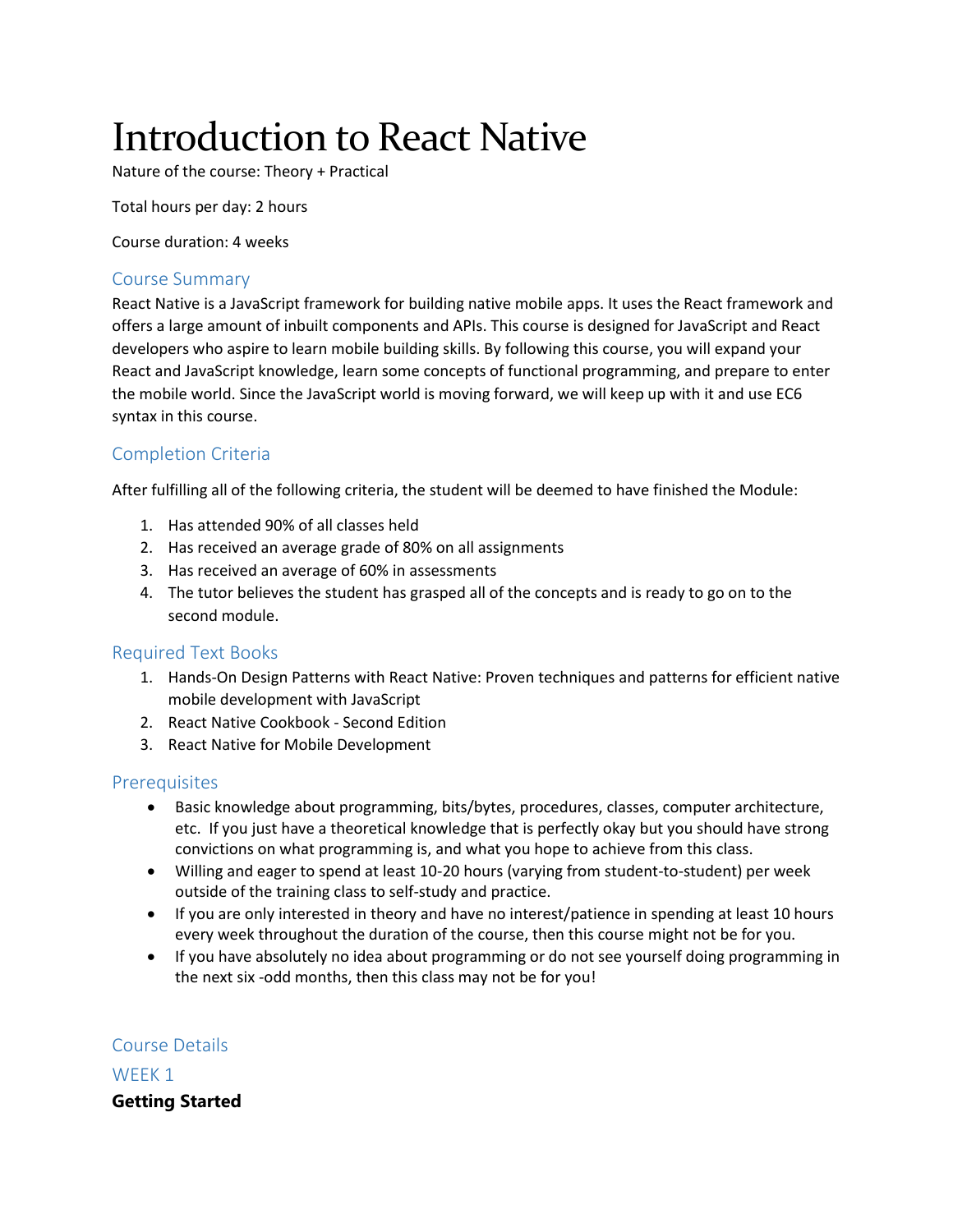- Welcome
- What is React Native?
- How React Native Works?
- Expo Vs React Native CLI
- Creating first React Native app
- Overview on first app structure
- React Native alternatives
- Running app on an Android Emulator

### **Basic Concepts (React and React Native)**

- State and Event
- Props
- React Hooks
- Container components and UI components
- Styling

### **Exploring React Native Core Components**

- Button
- Positioning Element with flex.
- Layout and Flexbox
- Scroll View
- **.** List View
- Flat List
- Sectionalist
- Touchable
- Text Input
- Activity Indicator
- $\bullet$  Picker
- Status Bar
- Switch
- Web View

#### WEEK 2

#### **Debugging React Native Apps**

- What to debug and what to debug?
- Handling Error messages
- Using the breakpoints
- Using React Native debugger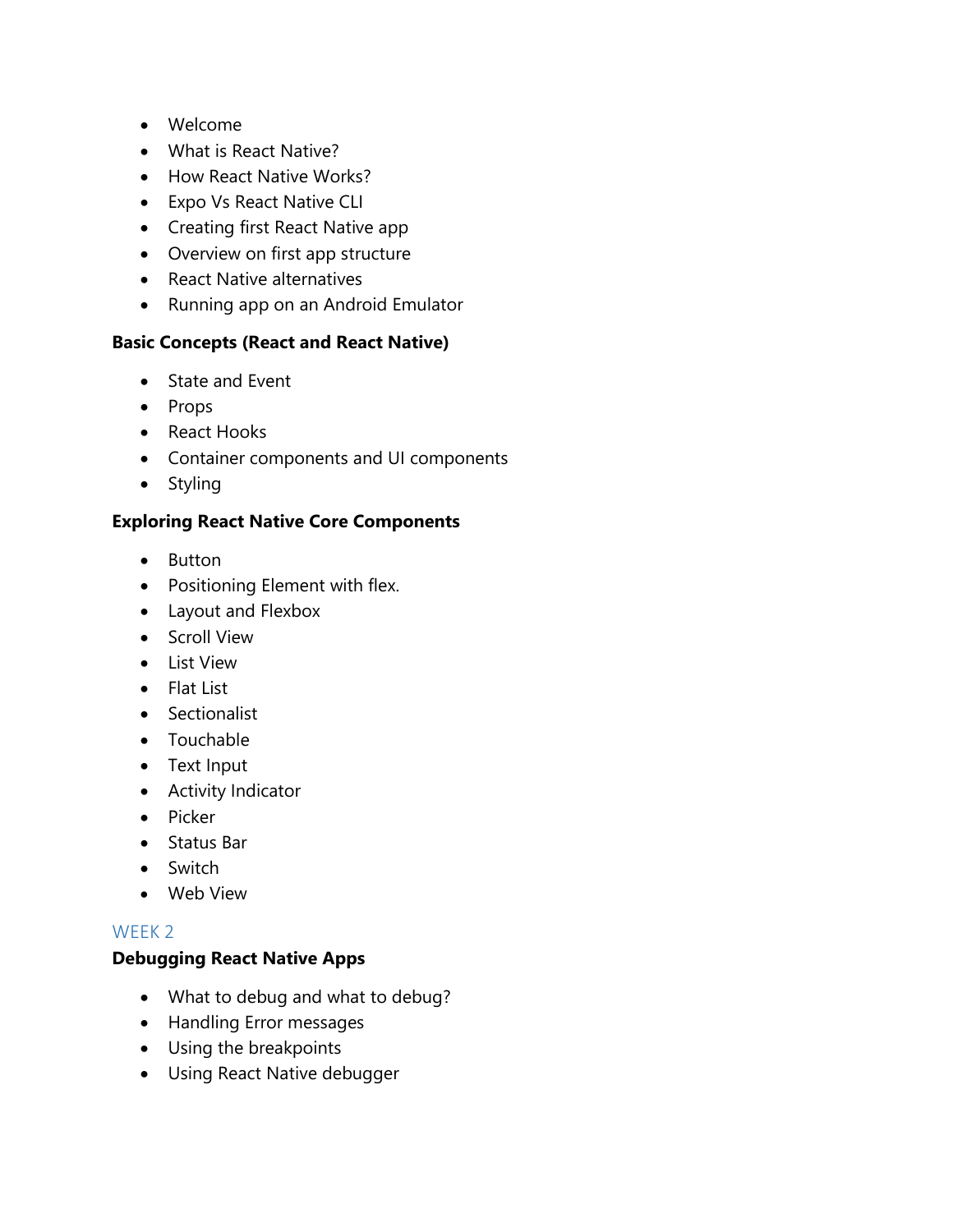#### **Responsive and Adaptive UI**

- Working with more flexible styling rules
- Orientation of device
- Using dimensions checks
- Platform API
- SafeAreaView

## **Handling User Input**

- TextInput
- Basic Validation
- Connecting Input Components and Forms
- Tweaking styles and handling soft keyboard

## WEEK 3

### **Navigation with React Navigation**

- Installing react navigation and adding navigation to app
- Stack Navigator
- Navigation between screens
- Header and Navigation options
- Default Navigation options and config
- Passing data between screens
- Tab Navigation
- Drawer Navigation
- Bottom Tab Navigation

## **State Management & Redux**

- Introduction to State and Redux
- Redux Flow
- Redux and Store Setup
- Actions and Reducers concept

#### **Storage**

- AsyncStorage
- AsyncStorage Methods

#### WEEK 4

**HTTP request**